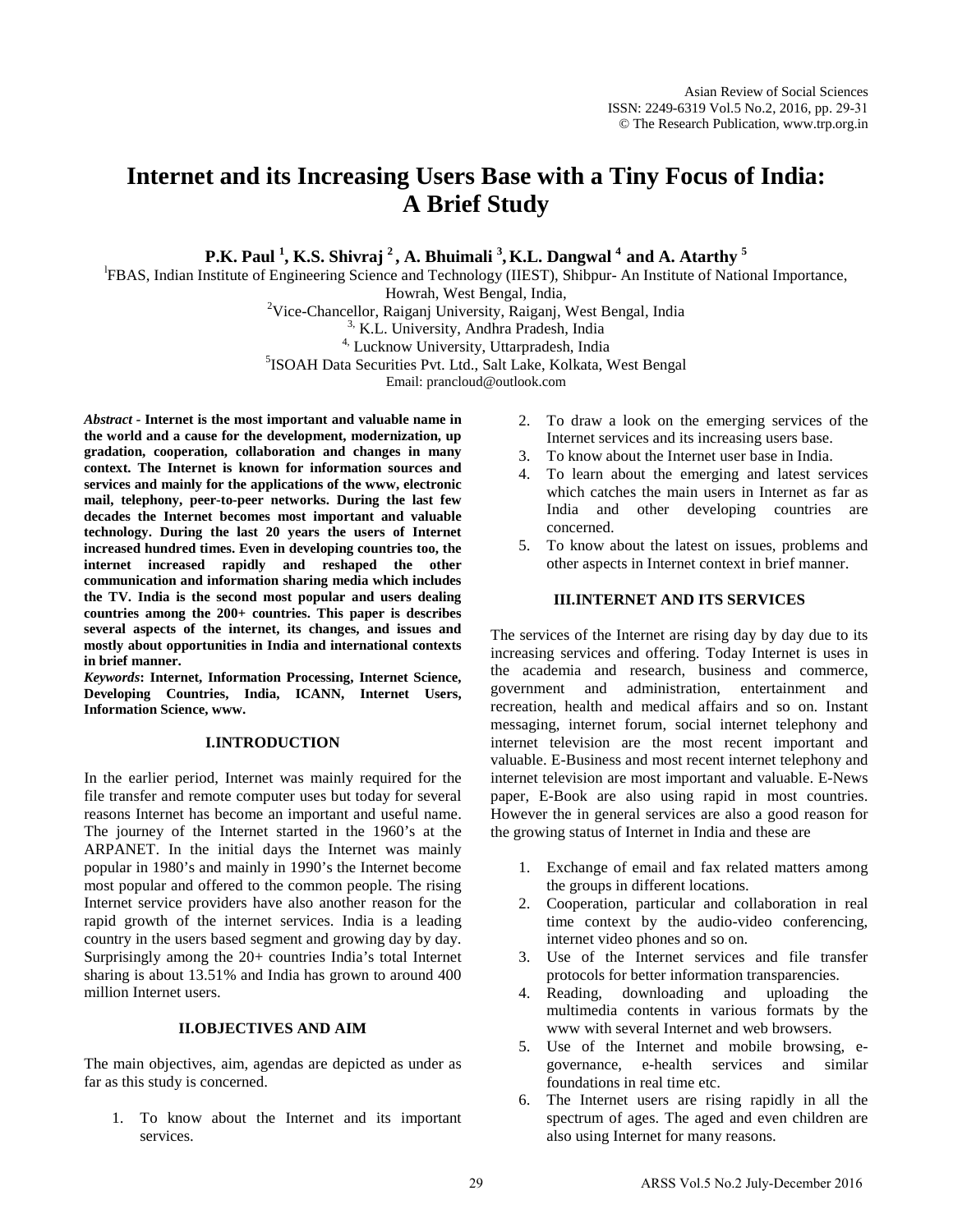## **IV.INTERNET AND INDIA**

India is located in the Southern part of India and has popular of 120 Crore+. India is well known for the vast and large number of cultural heritage etc. India is suffering with problems of popularity, corruption, malnutrition, inadequate public healthcare. But it is a fact that India ranked # 2 among the internet users in the world (with around 200+ countries). Basic information on India is depicted in Table 1.

| An Overview of Internet Users in India: Past, Present |                       |                                  |                         |                                        |
|-------------------------------------------------------|-----------------------|----------------------------------|-------------------------|----------------------------------------|
| Year                                                  | <b>Internet Users</b> | Penetration (% of<br>Population) | <b>Total Population</b> |                                        |
| 2016                                                  | 462,124,989           | 34.8%                            | 1,326,801,576           |                                        |
| 2015                                                  | 354,114,747           | 27 %                             | 1,311,050,527           |                                        |
| 2014                                                  | 233, 152, 478         | 18 %                             | 1,295,291,543           |                                        |
| 2010                                                  | 92,323,838            | 7.5 %                            | 1,230,984,504           | "The Changing"                         |
| 2008                                                  | 52.431.671            | 4.4 %                            | 1,197,070,109           | Scenario of<br><b>Internet Users</b> " |
| 2006                                                  | 32,602,386            | 2.8%                             | 1,162,088,305           |                                        |
| 2001                                                  | 7,076,031             | 0.7%                             | 1,071,888,190           |                                        |

TABLE 1DEPICTED THE INTERNET USERS IN INDIA AND GROWING SITUATION

The Business Standard (A Daily English) mentions that the users of Internet will cross 500 million in 2016. As far as the mobile subscription is concerned it will touches the number of 100 Crore (1 Billion). According to a research based study it is found that in 2014 the total infrastructure in India was 23+ Crore and around 18% of the total population and 10 years back in 2004 the sharing was only 2%. India has used the Internet services. The development of users based also raised around 10 times. In 2004 total Internet users was just 2 Crore+. And interestingly 2004 the total population was 100 Crore. P.K. Paul, K.S. Shivraj , A. Bhuimali, K.L. Dangwal and A. Atarthy<br> **IV.INTERNET AND INDIA**<br> **Collisticated in the Southern part of Italia and has popular**<br> **f** 120 Croces- Iralia well known for the vast and large<br>
sumber

That time the total Internet user was just 0.5%. According to the study, in 2004 the total 'Internet have not' was 1,047,923,617.In 2005 total 16% population has used the Internet services and that time total population was 6.5 billion. Among the countries the developing countries share about 8%. However the total Internet users were 9% as far as Asia is concerned. Among the rest, only 2% was share Africa while America share 36%. Though according to the study of 2015 the Africa, Asia, Americas was share 19%, 32% and 65% respectively.

In a latest survey it is noticed that in India currently 34.8% users have the internet facilities. The total number of users reaches 462,124,989. Recently the Minister of Communication and Information Technology expressed that India is going to reach 400 million of internet users and it will be around 500 million by 2017. In the BS [31] it is repeated that *"India has now around one billion mobile subscribers, he added. People in India, especially at grassroot levels, are using technology to transform their lives."*

He further expressed that *"The government has decided to set up the CMS (Centralized Monitoring System) in a phased manner to automate the process of lawful*  *interception and monitoring of mobile phones, land lines and the internet in the country,"* The research of the Internet lives states that it is estimated that the total Internet users in July, 2016 would be 462,124,989 and it will be 34.4% of the penetration of total population and it will grow from the last years 2015's 27%. In the past, the highest growth was noticed in the year 2014. In the 2014 the total Internet population was 18% which in 2015 it was jumped to 27%. However there is a disparities between the urban and rural users in terms of number and internet usage perception and style of Internet uses.

In the rural areas the Internet is mainly used by the male and female share is very much limited. The highest Internet users in numbers (in share) recorded by the China, the Wikipedia mention that the total users till is 721, 434, 547 and 52.2% of total population of the China. That means India's (34%) growth in this regard is still limited. If we compare to the Bangladesh and Pakistan with 2013 statistics then it is important to note that the share was 6.5 % and 10.9% respectively. Whereas India is holds 15.1 % (*According to the World Bank*). Refer Fig:1 for more on internet users per hundred inhabitants in respect of developed world, developing countries and world.

While according to a Google expert and official Internet users will reach 500 million by the 2017. The reason behind this is the popularity and uses of mobile phone in urban and also in rural settings. According to the data, among the users 152 million users the mobile phone to get the data and it will reach 400 million by 2017 (expected). The easiness in search engines play a vital role and the role of the Google in Internet (in India too) is wonderful. The accessibility, value, display great users experiments etc are most important for the Google uses and its increasing rate.